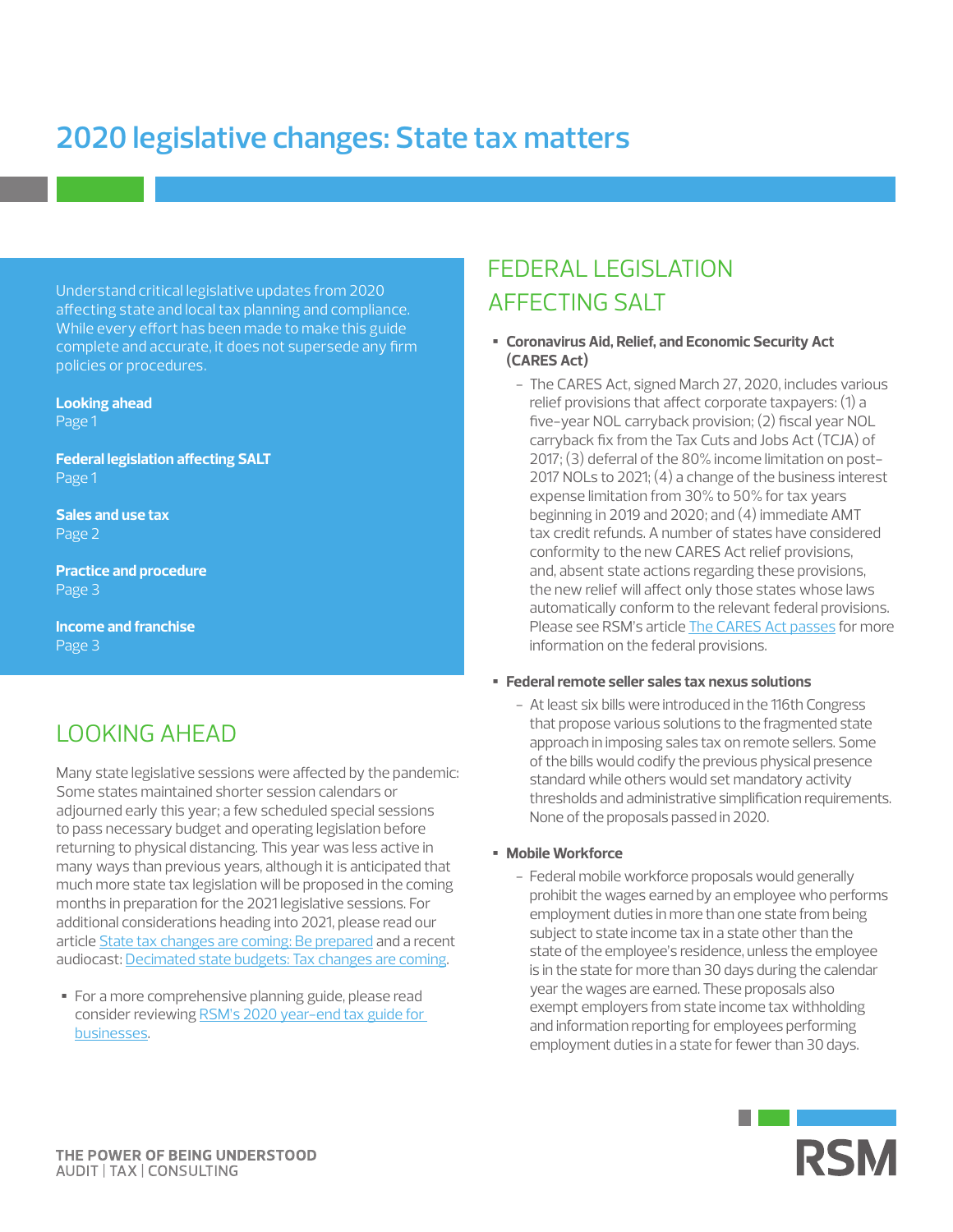# **Economic sales and use tax nexus map as of Oct. 1, 2020**



- Various mobile workforce proposals have been introduced in every session of congress for at least the previous 14 years. A few versions of the bill were voted out of the U.S. House of Representatives before stalling in the U.S. Senate.
- This year, mobile workforce received new attention and continued bipartisan support as a possible addition to a future coronavirus relief package. A recent proposal would add a 90-day threshold for employees working in a nonresident state due to the pandemic. As of this guide's publication date, no federal mobile workforce legislation has been passed in Congress.

# SALES AND USE TAX

# **1.** *Wayfair* **in year three**

On June 21, 2018, the U.S. Supreme Court issued its decision in *South Dakota v. Wayfair*, [overturning the long-standing](https://rsmus.com/what-we-do/services/tax/featured-topics/state-tax-nexus.html)  ["physical presence"](https://rsmus.com/what-we-do/services/tax/featured-topics/state-tax-nexus.html) nexus standard established through *Quill v. North Dakota* in 1992. With the *Wayfair* decision, the Court has opened up the possibility for states to impose sales and use tax collection and remittance responsibilities on remote sellers based solely upon their economic presence in a state. The *Wayfair* litigation was settled shortly after our 2018 webcast and the states responded quickly.

#### **How does the economic sales tax nexus landscape look today?**

The economic sales tax nexus landscape has settled into the third year of the *Wayfair* decision. Forty-four of the forty-six state sales and use tax jurisdictions enforce economic sales tax nexus. As of the date of this webcast, there are no pending enforcement provisions. Missouri and Florida are the only two

states that have not provided enforcement through legislation or regulation. It is anticipated that both states will address economic sales tax nexus in the 2021 state legislative session.

### **Next steps in responding to Wayfair**

- 1. Identify and quantify: Review and quantify where the economic sales tax nexus has been established by considering the dollar amount and number of transactions made to each state, the effective dates of the nexus provisions, the taxability of the property or services sold, availability of exemptions and the tax rates of each jurisdiction.
- 2.Determine readiness: Evaluate processes and systems necessary to comply with U.S. state and local sales tax nexus provisions. Does the business have a technological solution or ERP available to help automate the tax collection and remittance process?
- 3.Choose optimal path to compliance: Consider limiting exposure through tax planning and mitigation strategies, adopt reserves as necessary and maintain diligence of frequent changes in state nexus provisions.

For a more comprehensive summary and update on business considerations addressing *Wayfair*, please read our article [Wayfair nexus settles in after two years, but questions remain](https://rsmus.com/what-we-do/services/tax/indirect-tax/sales-and-use-tax/wayfair-nexus-settles-in-after-two-years-but-questions-remain.html).

# **2. Marketplace facilitator nexus**

As of the date of this guide, approximately 43 states have adopted "marketplace facilitator" nexus. Marketplace facilitator nexus seeks to impose the sales tax collection and reporting responsibilities onto the marketplace facilitators—those entities in a better position to collect. These laws have been adopted without much regulation and are broadly imposed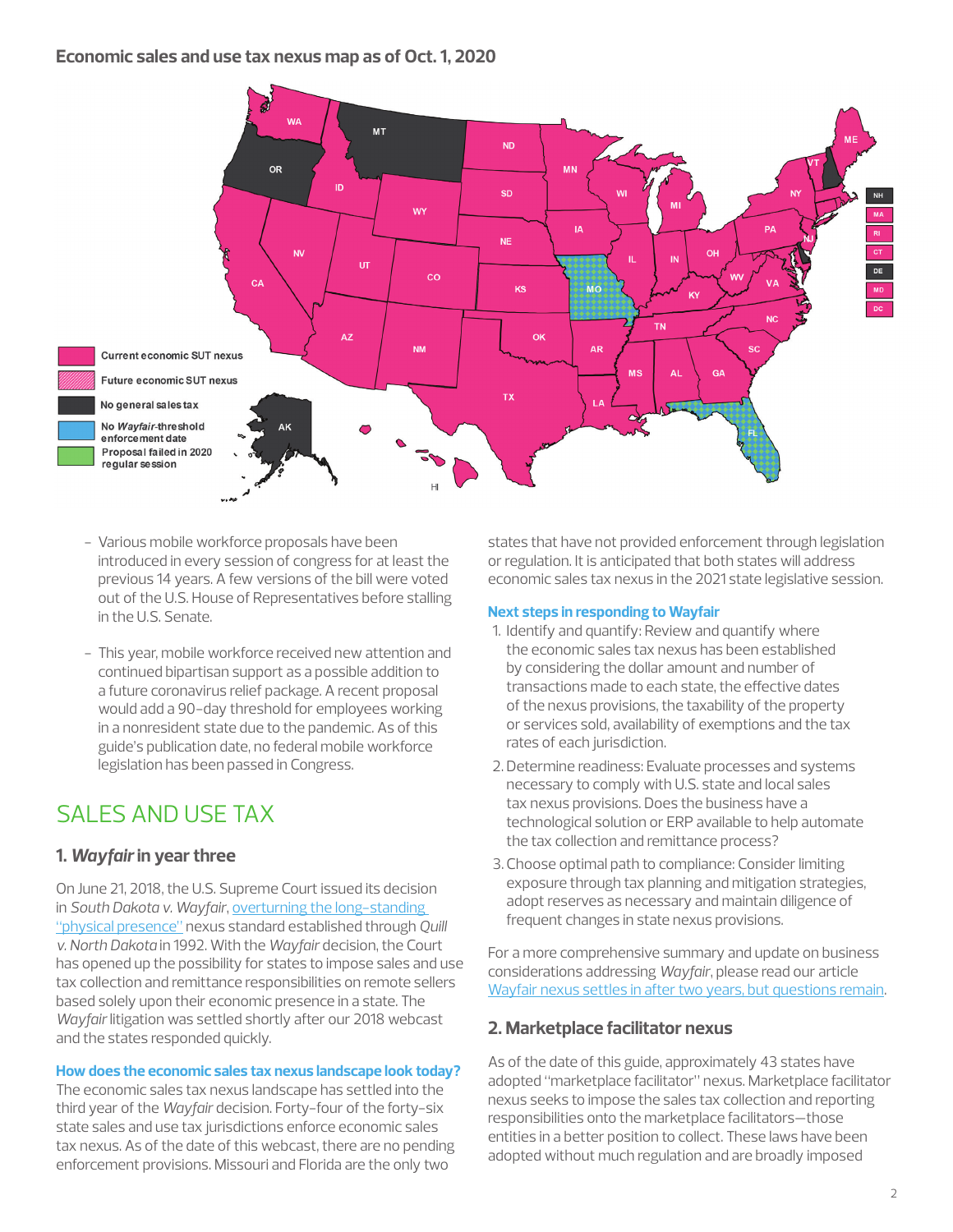resulting in some businesses not realizing they are a facilitator. Marketplaces can be online ecommerce sites, auction houses or even payment processors.

It is anticipated that the states will provide some clarification to these provisions over the next year, including better clarification of who is a facilitator, where the liability lies if the marketplace fails to collect, how sellers on the platform report sales, and whether sellers aggregate direct and marketplace sales to determine whether a threshold has been exceeded. A number of states enacted new or modified their marketplace facilitator nexus provisions in 2020.

# **3. Other notable sales and use tax developments**

State budget shortfalls were improving before the pandemic, although overall growth in state tax collection remains underwhelming. Additional sales and use tax revenues due to economic sales tax nexus provisions are helping boost budgets, but recent reports have suggested states overestimated the impact of the *South Dakota v. Wayfair* decision. States are also beginning to see the first year or so of positive impact resulting from federal tax reform, but are still evaluating the impact of that legislation by adjusting their individual and corporate income tax provisions.

Base expansion legislation for services and software fell mostly flat in 2020 – failing in over a dozen states, with only minor amendments made to existing digital goods provisions. There were also no state sales and use tax rate increases in 2020, and only a couple over recent years, but taxpayers should consider that all options may be considered in 2021 as states respond to pandemic-induced budget shortfalls.

With the economic discussion focusing in on a potential downturn, it would be not unexpected for sales and use tax base expansion proposals to return in the 2021 state legislative sessions, such as increased taxes on [digital goods.](https://rsmus.com/what-we-do/services/tax/state-and-local-tax/states-likely-to-turn-to-digital-taxes-to-cover-mounting-shortfa.html) For more coverage of sales and use tax developments, please see [RSM's](https://rsmus.com/our-insights.html?i=1;q=*;q1=Tax;q2=State+and+Local+Tax;q3=Sales+and+Use+Tax;sort=publishedDate;sp_q_16=RSM+Services;sp_q_required_16=-1;sp_x_16=content-type-1;view=xml;x1=s.services-1;x2=s.services-2;x3=s.services-3)  [sales and use tax ideas and insights.](https://rsmus.com/our-insights.html?i=1;q=*;q1=Tax;q2=State+and+Local+Tax;q3=Sales+and+Use+Tax;sort=publishedDate;sp_q_16=RSM+Services;sp_q_required_16=-1;sp_x_16=content-type-1;view=xml;x1=s.services-1;x2=s.services-2;x3=s.services-3)

# PRACTICE AND PROCEDURE

# **Amnesty**

- **Nevada Senate Bill 3**
	- On July 20, 2020, Nevada enacted a general tax amnesty program that will run for 90 days and must end by June 30, 2021. Penalties and interest will be waived for qualifying taxpayers. Additional information and the specific timing of the program will be determined by the Nevada Department of Taxation.

# INCOME AND FRANCHISE

Apportionment, sourcing and nexus are three core income/ franchise concepts that saw less active legislative focus in 2020 legislative sessions (especially in FY20 Q4, likely due to the pandemic). A number of states began to address CARES Act responses as well as general conformity updates. Legislative sessions in 2021 are expected to focus more significantly on core income/franchise concepts as CARES Act responses continue and states consider how to balance budgets without dramatically raising taxes. Below is a small sampling of 2020 legislative responses:

#### **CARES Act conformity and other legislative developments** • **California Assembly Bill 85**

- On June 29, 2020, the California governor signed into law Assembly Bill 85, providing a three-year suspension of the use of net operating losses for businesses with a modified adjusted gross income of at least \$1 million and a limitation of tax credits to \$5 million for tax years beginning in 2020, 2021 and 2022. NOL carryover periods will be extended when the 2020-2022 suspension prevents use of all or part of a prior year's NOL, including a three-year extension for unexpired NOLs that were incurred before 2020, a two-year extension for NOLs incurred in 2020, and a one-year extension for NOLs incurred in 2021. For more information, please read our alert: [California enacts net operating loss and credit limits](https://rsmus.com/what-we-do/services/tax/state-and-local-tax/income-and-franchise/california-enacts-net-operating-loss-and-credit-limits-due-to-co.html)  [due to COVID-19.](https://rsmus.com/what-we-do/services/tax/state-and-local-tax/income-and-franchise/california-enacts-net-operating-loss-and-credit-limits-due-to-co.html)

# • **Colorado House Bills 1024 and 1420**

- On June 26, 2020, Colorado enacted H.B. 1024, reestablishing the carryforward period of Colorado net operating losses to 20 years, effective for tax years beginning on or after Jan. 1, 2021. Prior to the change, Colorado conformed to the federal carryforward provisions as currently in effect, including the unlimited carryforward of net operating losses allowed by the TCJA.
- On July 11, 2020, the governor of Colorado signed House Bill 1420, the 'Tax Fairness Act,' decoupling Colorado from CARES Act provisions concerning section 163(j) and certain federal net operating loss rules. The changes are effective for the 2020 tax year. The legislation requires corporate taxpayers to add back to federal taxable income the amount in excess of the section 163(j) limitation on business interest expense deduction under previous federal law, without regard to the CARES Act amendment that increased the federal business interest expense deduction limitation to 50%. Additionally, for losses incurred after Dec. 31, 2017, Colorado corporate taxpayers are required to apply the federal 80% income limitation to net operating losses without regard to the CARES Act amendment that removed the 80% income limitation. For more information on both bills, please read our article: [Colorado decouples from certain CARES Act](https://rsmus.com/what-we-do/services/tax/state-and-local-tax/income-and-franchise/colorado-decouples-from-certain-cares-act-provisions.html)  [provisions.](https://rsmus.com/what-we-do/services/tax/state-and-local-tax/income-and-franchise/colorado-decouples-from-certain-cares-act-provisions.html)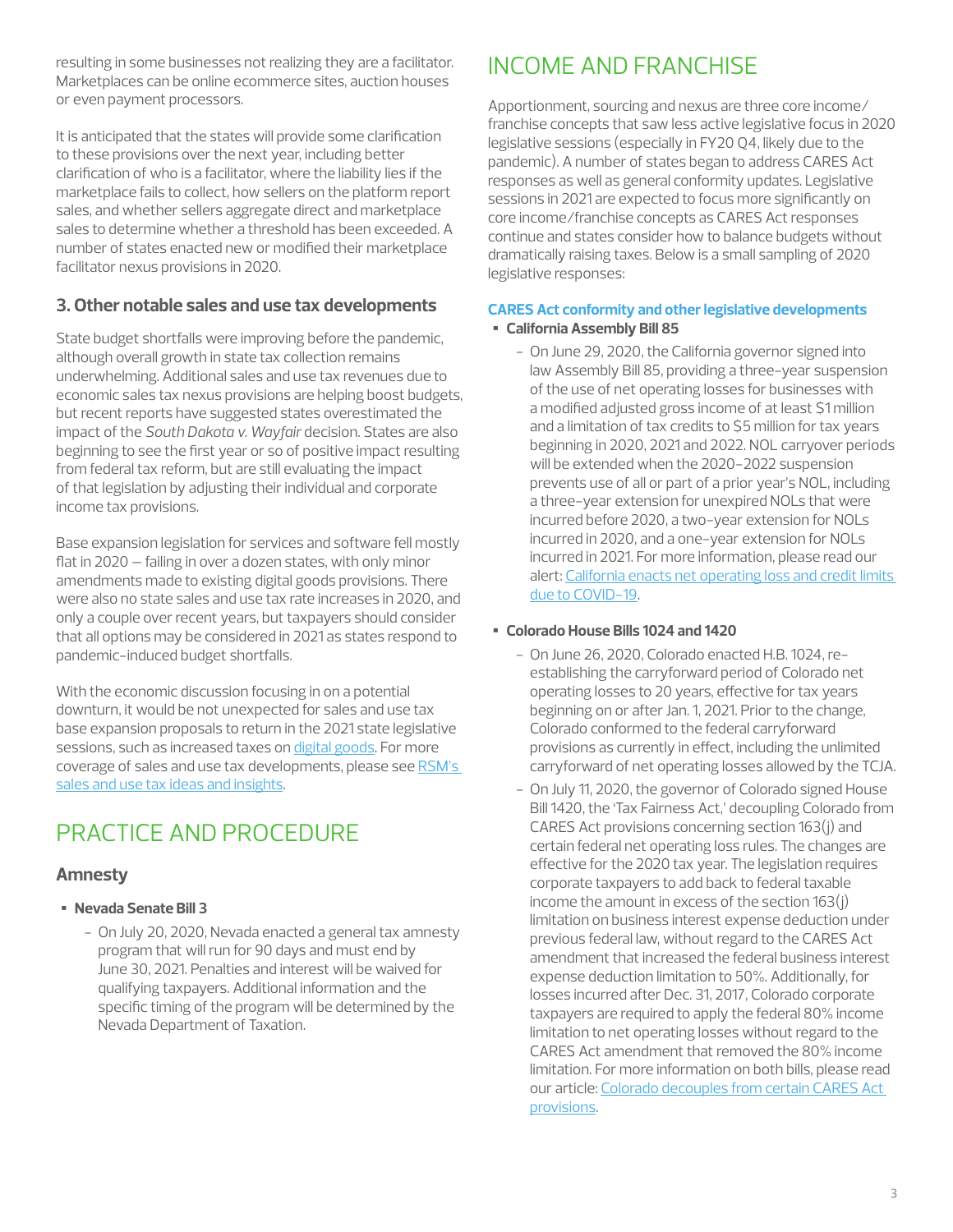# • **Georgia House Bill 846**

- Georgia enacted legislation on June 30, 2020, updating the state's conformity to the IRC and decoupling from CARES Act NOL provisions for Georgia corporate income tax purposes. The legislation amends the state's conformity to the IRC for taxable years beginning on or after Jan. 1, 2019 to March 27, 2020, the day the CARES Act was signed. However, the revised conformity excludes the CARES Act provisions related to section 172, net operating losses, and section 461(l), excess business losses. For more information, please read our article: [Georgia updates conformity following CARES Act](https://rsmus.com/what-we-do/services/tax/state-and-local-tax/income-and-franchise/georgia-updates-conformity-following-cares-act.html).

# • **Hawaii Senate Bill 2920**

- On Aug. 12, 2020, Hawaii enacted Senate Bill 2920, updating its conformity to the IRC and decoupling from certain CARES Act provisions, applicable to tax years beginning after Dec. 31, 2019. The legislation revises Hawaii's general conformity to the IRC to March 27, 2020 from its previous conformity date of Dec. 31, 2018. The legislation also specifies that Hawaii conform to section 172 as it existed on Dec. 31, 2019. In effect, the legislation decouples Hawaii from the CARES Act provisions regarding net operating loss deductions, including the temporary five-year NOL carryback period and the temporary suspension of the 80% NOL limitation. Please note that this legislation does not affect Hawaii's previous decoupling from other specified sections of the IRC.

# • **Iowa House File 2641**

- On June 29, 2020, Iowa enacted an omnibus tax bill decoupling Iowa from certain federal tax provisions. The legislation decouples Iowa from the section 163(j) interest expense limitations, effective for tax years beginning on or after Jan. 1, 2020. The legislation also decouples from federal GILTI provisions, retroactively effective for years beginning on or after Jan. 1, 2019. For more information, please read our alert[: Iowa enacts](https://rsmus.com/what-we-do/services/tax/state-and-local-tax/income-and-franchise/iowa-enacts-broad-based-tax-bill-with-noteworthy-changes.html)  [broad-based tax bill with noteworthy changes.](https://rsmus.com/what-we-do/services/tax/state-and-local-tax/income-and-franchise/iowa-enacts-broad-based-tax-bill-with-noteworthy-changes.html)

# • **Maryland Senate Bill 523**

- On May 7, 2020, Maryland Gov. Larry Hogan allowed Senate Bill 523 to become law, without his signature, creating an elective federal state and local tax deduction limitation workaround for pass-through entities. For more information, please read our alert: [Maryland pass-through](https://rsmus.com/what-we-do/services/tax/state-and-local-tax/income-and-franchise/maryland-pass-through-entity-salt-deduction-workaround-becomes-l.html)  [entity SALT deduction workaround becomes law.](https://rsmus.com/what-we-do/services/tax/state-and-local-tax/income-and-franchise/maryland-pass-through-entity-salt-deduction-workaround-becomes-l.html)

# • **Nebraska Legislative Bill 1107**

- On Aug. 17, 2020, Nebraska enacted a number of new credits and incentives programs for hiring, investment, training, and other activities conducted in the state. For more information on the new programs, please read our alert: Nebraska enacts new incentives programs and a [property tax credit](https://rsmus.com/what-we-do/services/tax/state-and-local-tax/income-and-franchise/nebraska-enacts-new-incentives-programs-and-a-property-tax-credi.html).

## • **New Mexico House Bill 6**

- On June 29, 2020, the governor of New Mexico signed into law House Bill 6, decoupling the state from NOL provisions of the CARES Act for New Mexico. House Bill 6 amends New Mexico's definition of 'net operating loss deduction' to reference federal NOL provisions as they existed as of Jan. 1, 2018, thereby conforming with NOL provisions under the federal Tax Cuts and Jobs Act prior to CARES Act amendments. For New Mexico corporate income tax purposes, the legislation re-establishes the 80% limitation on net operating loss deductions.

## • **New Jersey Assembly Bills 10 and 4721 and Senate Bill 3246**

- Enacted on Sept. 29, 2020, New Jersey Assembly Bill 4721 extends the state's previously temporary 2.5% surtax on corporate taxpayers with allocated net income in excess of \$1 million through Dec. 31, 2023. The surtax was originally scheduled to sunset on Dec. 31. 2021. Assembly Bill 10 increases the individual income tax rate for taxpayers with taxable income in excess of \$1 million to 10.75% effective Jan. 1, 2020. That rate was previously on incomes in excess of \$5 million. For more information on these, please read our alert: [New Jersey fiscal year](https://rsmus.com/what-we-do/services/tax/state-and-local-tax/income-and-franchise/new-jersey-fiscal-year-2021-budget-enacted-with-tax-increases.html)  [2021 budget enacted with tax increases](https://rsmus.com/what-we-do/services/tax/state-and-local-tax/income-and-franchise/new-jersey-fiscal-year-2021-budget-enacted-with-tax-increases.html).
- New Jersey Senate Bill 3246 enacts an elective entitylevel tax on pass-through entities. For more information, please read our alert: [New Jersey enacts SALT deduction](https://rsmus.com/what-we-do/services/tax/state-and-local-tax/income-and-franchise/new-jersey-enacts-salt-deduction-workaround-for-pass-through-ent.html)  [workaround for pass-through entities.](https://rsmus.com/what-we-do/services/tax/state-and-local-tax/income-and-franchise/new-jersey-enacts-salt-deduction-workaround-for-pass-through-ent.html)

# • **New York Senate Bill 8411 and FY2021 budget**

- On June 17, 2020, New York enacted Senate Bill 8411, providing that for purposes of the New York City corporation tax and bank tax, New York City decouples from the CARES Act's modifications to section 163(j) business interest limitations and section 172 net operating loss deduction. For more information, please read our article: [New York City](https://rsmus.com/what-we-do/services/tax/state-and-local-tax/income-and-franchise/new-york-city-decouples-from-cares-act-provisions.html)  [decouples from CARES Act provisions](https://rsmus.com/what-we-do/services/tax/state-and-local-tax/income-and-franchise/new-york-city-decouples-from-cares-act-provisions.html).
- On April 3, 2020, New York Gov. Andrew Cuomo signed several bills implementing the state's fiscal year 2021 budget bill. Among other measures, the bills addresses various tax-related issues including personal income tax rate cuts, green economy incentives and the state's IRC conformity. For more information, please read our article: [New York fiscal](https://rsmus.com/what-we-do/services/tax/state-and-local-tax/income-and-franchise/new-york-fiscal-year-2021-budget-signed-includes-covid-19-relief.html)  [year 2021 budget signed, includes COVID-19 relief](https://rsmus.com/what-we-do/services/tax/state-and-local-tax/income-and-franchise/new-york-fiscal-year-2021-budget-signed-includes-covid-19-relief.html).

# • **North Carolina House Bill 1080**

- On June 30, 2020, North Carolina Gov. Roy Cooper signed House Bill 1080, advancing the state's IRC conformity to May 1, 2020, but decoupling from several tax relief provisions of the CARES Act, including the temporary increase of the section 163(j) limit on deductions for business interest. The legislation also aligns the franchise tax net worth affiliated indebtedness additions with the income tax add-back. For more information, please read our alert: North Carolina decouples from CARES Act [provisions.](https://rsmus.com/what-we-do/services/tax/state-and-local-tax/income-and-franchise/north-carolina-decouples-from-cares-act-provisions.html)